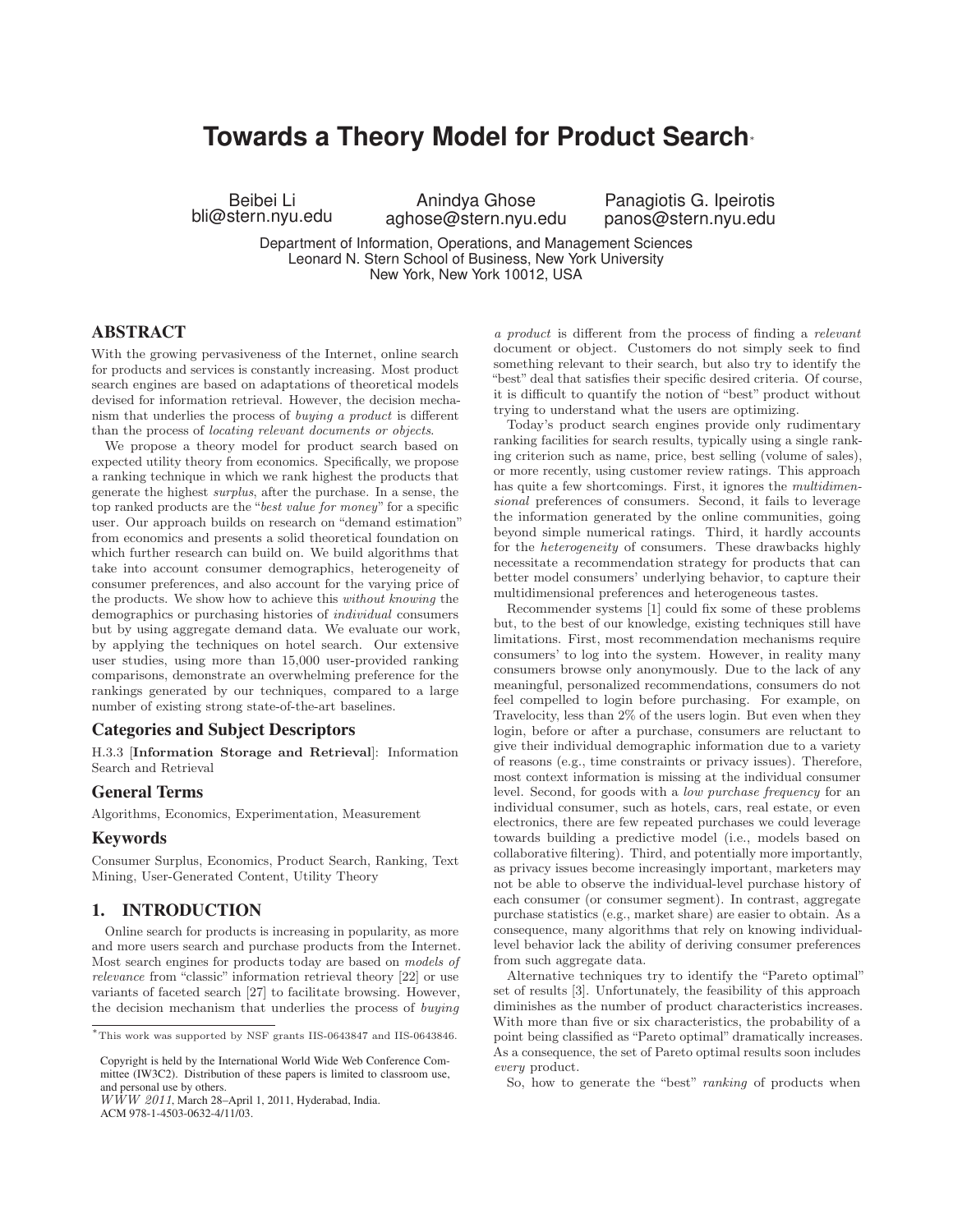consumers use multiple criteria? For this purpose, we use two fundamental concepts from economics: utility and surplus. Utility is defined as a measure of the relative satisfaction from, or desirability of, consumption of various goods and services [17]. Each product provides consumers with an overall utility, which can be represented as the aggregation of weighted utilities of individual product characteristics. At the same time, the action of purchasing deprives the customer from the utility of the money that is spent for buying the product. With the assumption consumers rationality, the decision-making process behind purchasing can be viewed as a process of utility maximization that takes into consideration both product quality and price.

Based on utility theory, we propose to design a new ranking system that uses demand-estimation approaches from economics to generate the weights that consumers implicitly assign to each individual product characteristic. An important characteristic of this approach is that it does not require purchasing information for individual customers but rather relies on aggregate demand data. Based on the estimated weights, we then derive the surplus for each product, which represents how much extra utility one can obtain by purchasing a product. Finally, we rank all the products according to their surplus. We extend our ranking strategy to a personalized level, based on the distribution of consumers' demographics.

We instantiate our research by building a search engine for hotels, based on a unique data set containing transactions from Nov. 2008 to Jan. 2009 for US hotels from a major travel web site. Our extensive user studies, using more than 15000 user evaluations, demonstrate an overwhelming preference for the ranking generated by our techniques, compared to a large number of existing strong baselines.

The major contributions of our research are the following:

- We aim at making recommendations based on better understanding of the underlying "causality" of consumers' purchase decisions. We present a user model that captures the decision-making process of consumers, leading to a better understanding of consumer preferences. This is in contrast to building a "black-box" style predictive model using machine learning algorithms. The causal model relaxes the assumption of a "consistent environment" across training and testing data sets and allows for changes in the modeling environment and predicts what should happen even when things change.
- We infer *personal* preferences from *aggregate* data, in a privacy-preserving manner. Our algorithm learns consumer preferences based on the largely anonymous, publicly observed distributions of consumer demographics as well as the observed aggregate-level purchases (i.e., anonymous purchases and market shares in NYC and LA), not by learning from the identified behavior or demographics of each individual.
- We propose a ranking method using the notion of surplus, which is not only theory-driven but also generates systematically better results than current approaches.
- We present an extensive experimental study: using six hotel markets, 15000 user evaluations, and using blind tests, we demonstrate that the generated rankings are significantly better than existing approaches.

The rest of the paper is organized as follows. Section 2 gives the background. Section 3 explains how we estimate the model parameters, specifically how we compute the weights associated with product characteristics. Section 4 discusses how we build our basic rankings, and how we can personalize the presented results. Section 5 provides the setting for the experimental evaluation, and Section 6 discusses the results. Finally, Section 7 discusses related work and Section 8 concludes.

#### 2. THEORY MODEL

In this section, we provide the background economic theory that explains the basic concepts behind our model. We start by formalizing our problem and introducing the "economic view" of consumer rational choices. For better understanding, we introduce the following theoretical bases: *utility* theory, characteristics-based theory, and surplus.

## 2.1 Problem Description

In general, our main goal is to *identify the best products for a* consumer. The example illustrates this:

Example 1. Alice is looking for a hotel in New York City. She prefers a place of good quality but preferably costing not more than \$300 per night. She conducts a faceted search (e.g., with respect to price and ratings): Unfortunately, with explicit price constrain, she may miss some "great deal" with much higher value but a slightly higher price. For instance, the 5-star Mandarin hotel happens to run a promotion that week with a discounted price of \$333 per night. With the most luxurious environment and room services, the price for Mandarin would normally be around \$900 per night otherwise. So, although the price is \$33 above her budget, Alice would certainly be willing to "grab the deal" if this hotel appeared in the search result.

However, the problem is how can Alice know that such a deal exists? In other words, how can we improve the search so that it can help Alice identify the "best value" products? To examine this problem, we introduce the concept of surplus from economics. It is a measure of the benefits consumers derive from the exchange of goods [17]. If we can derive the surplus from each product, then by ranking the products according to their surplus, we can easily find the best product that provides the highest benefits to a consumer. Now the question is, how to derive the surplus so that we can *quantify* the gain from buying a product? To do so, we introduce another concept: utility.

#### 2.2 Choice Decisions and Utility Maximization

Surplus can be derived from *utility* and *rational choice* theories. A fundamental notion in utility theory is that each consumer is endowed with an associated utility function U, which is "a measure of the satisfaction from consumption of various goods and services" [17]. The rationality assumption defines that each person tries to maximize its own utility.<sup>1</sup>

In the context of purchasing decisions, we assume that the consumer has access to a set of products, each product having a price. Informally, buying a product involves the exchange of money for a product. Therefore, to analyze the purchasing behavior we need two components for the utility function:

- *Utility of Product:* The utility that the consumer will *gain* by buying the product, and
- Utility of Money: The utility that the consumer will lose by paying the price for that product.

In general, a consumer buys the product that maximizes utility, and does so only if the utility gained by purchasing the product is higher than the corresponding, lost, utility of the money.

More formally, assume that the consumer has a choice across *n* products, and each product  $X_j$  has a price  $p_j$ . Before the purchase, the consumer has some disposable income I that

 $^{\rm 1}$  While in reality consumers are not always rational, it is a convenient modeling framework that we adopt in this paper. As we demonstrate in the experimental evaluation, even imperfect theories generate good experimental results.<br><sup>2</sup>To allow for the possibility of not buying anything, we also add a dummy

product  $X_0$  with price  $p_0 = 0$ , which corresponds to the choice of not buying anything.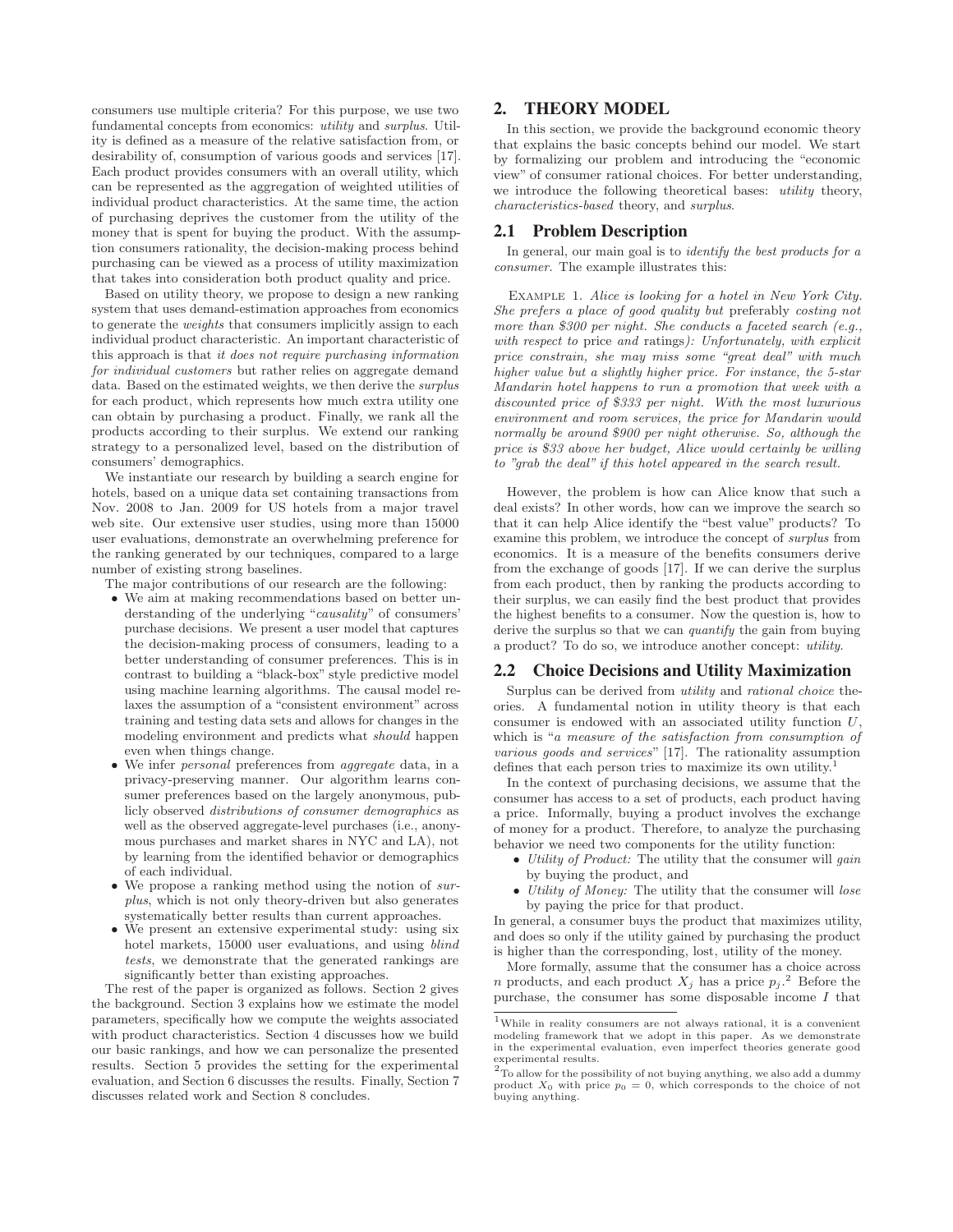generates a money utility  $U_m(I)$ . The decision to purchase  $X_j$  generates a product utility  $U_p(X_j)$  and, simultaneously, paying the price  $p_j$  decreases the money utility to  $U_m(I - p_j)$ . Assuming that the consumer strives to optimize its own utility, the purchased product  $X_j$  is the one that gives the highest increase in utility.

This approach naturally generates a ranking order for the products: The products that generate the highest increase in utility should be ranked on top. Thus, to compute the increase in utility, we need the gained *utility of product*  $U_p(X_j)$  and the lost utility of money  $U_m(I) - U_m(I - p_j)$ .

#### *2.2.1 Utility of Product*

Modeling the utility of a product can be traced back to Lancaster's characteristics theory [15] and Rosen's hedonic price model [24]. The hedonic price model assumes that differentiated products are described by vectors of objectively measured characteristics. In addition, the utility that a consumer has for a product can be decomposed into a set of utilities for each product characteristic. According to this model, a product  $X$ with  $K$  features can be represented by a  $K$ -dimensional vector  $X = \langle x^1, \ldots, x^K \rangle$ , where  $x^k$  represents the amount or quality of the k-th characteristic of the product. The overall utility of product X is then modeled by the function  $U_p(x^1, ..., x^K)$ .

One of the critical issues in this model is how to estimate the aggregated utility from the individual product characteristics. Based on the hedonic price model, we assume that each product characteristic is associated with a weight representing consumers' desirability towards that characteristic. Under this assumption, we further refine the definition of overall utility to be the aggregation of weighted utilities from the observed individual characteristics and an *unobserved* characteristic  $\xi$ :

$$
U_p(X) = U_p(x^1, \dots, x^K) = \sum_{k=1}^K \beta^k \cdot x^k + \xi,
$$
 (1)

where  $\beta^k$  represents the corresponding weight that the consumer assign to the k-th characteristic  $x^k$ . Notice that with  $\xi$  we capture the influence of all product characteristics that are not explicitly accounted in our model. So, a product that consumers perceive as high-quality due to a characteristic not explicitly captured in our measurements (e.g. brand name), will end up having a high value of  $\xi$ .

#### *2.2.2 Utility of Money*

Given the utility of a product, to analyze consumers' motivation to trade money for the product, it is also necessary to understand the utility of money. This concept is defined as consumers' happiness for owning monetary capital. Based on Alfred Marshall's well-established principles [17], utility of money has two basic properties: increasing and concave.

- *Increasing*: An increase in the amount of money will cause an increase in the utility of money. In other words, the more money someone has, the better.
- Concave: The increase in utility, or marginal utility of money, is diminishing as the amount of money increases.

Based on these properties, an example of the utility function for money is shown in Figure 1. Note that with the concave form of the utility function, the slope is decreasing hence the marginal utility of money is diminishing. So, \$100 is more important for someone with \$1000 than for someone with \$100,000. This also implies that consumers are risk-averse under normal circumstances. This is because with the same probability to win or lose, losing  $N$  dollars in the assets will cause a drop in the utility larger than the boost while winning  $N$  dollars.



**Figure 1: A concave, bounded, increasing function for "1utility of money," approximated with a linear function for small changes**

The concave assumption can be relaxed when the changes in money are small. For most transactions, we often assume that the marginal utility of money is approximately constant. More formally, we assume that a consumer with income I receives a money utility  $U_m(I)$ . Paying the price p decreases the money utility to  $U_m(I-p)$ . Assuming that p is relatively small compared to the disposable income  $I$ , the marginal utility of money remains mostly constant in the interval  $[I - p, I]$  [17]. Under this assumption, the utility of money that the consumer will lose by paying the price  $p$  for product  $X$ , can be thereby represented in a quasi-linear form as follows:

$$
U_m(I) - U_m(I - p) = \alpha \cdot I - \alpha \cdot (I - p) = \alpha(I) \cdot p, \quad (2)
$$

where  $\alpha(I)$  denotes the marginal utility for money for someone with disposable income  $I$ .

#### *2.2.3 Challenges*

Given the utility of product and utility of money, we can now derive the *utility surplus* as the increase in utility, or excess utility, after the purchase. More formally, the mathematical definition for utility surplus is provided as follows.

DEFINITION 1.: The *utility surplus*  $(US)$ , for a consumer with disposable income  $I$ , when buying a product  $X$  priced at p, is the gain in the utility of product  $U_p$  minus the loss in the utility of money  $U_m$ .

$$
US = U_p(X) - [U_m(I) - U_m(I - p)] + \varepsilon_j^i
$$
  
= 
$$
\sum_k \beta^k \cdot x^k + \xi - \alpha \cdot p + \xi \cdot \xi
$$
  
Utility of money Stochastic error  
Utility of product

Note that  $\xi$  is a *product-specific* disturbance scalar summarizing unobserved characteristics of product X, and  $\varepsilon$  is a stochastic error term that is assumed to be i.i.d. across products and consumers in the selection process and is usually assumed to follow a Type I extreme-value distribution.  $\Box$ 

In this theory model, the key challenge is to estimate the corresponding weights assigned by consumers towards money and product dimensions. We discuss this next.

## 3. ESTIMATION OF MODEL PARAMETERS

In the previous section, we have introduced the background of utility theory, characteristics-based theory, and surplus. Recall that our main goal is to identify the best product (with the highest surplus) for a consumer. This is complicated by the fact that utility, and therefore surplus, of consumers is private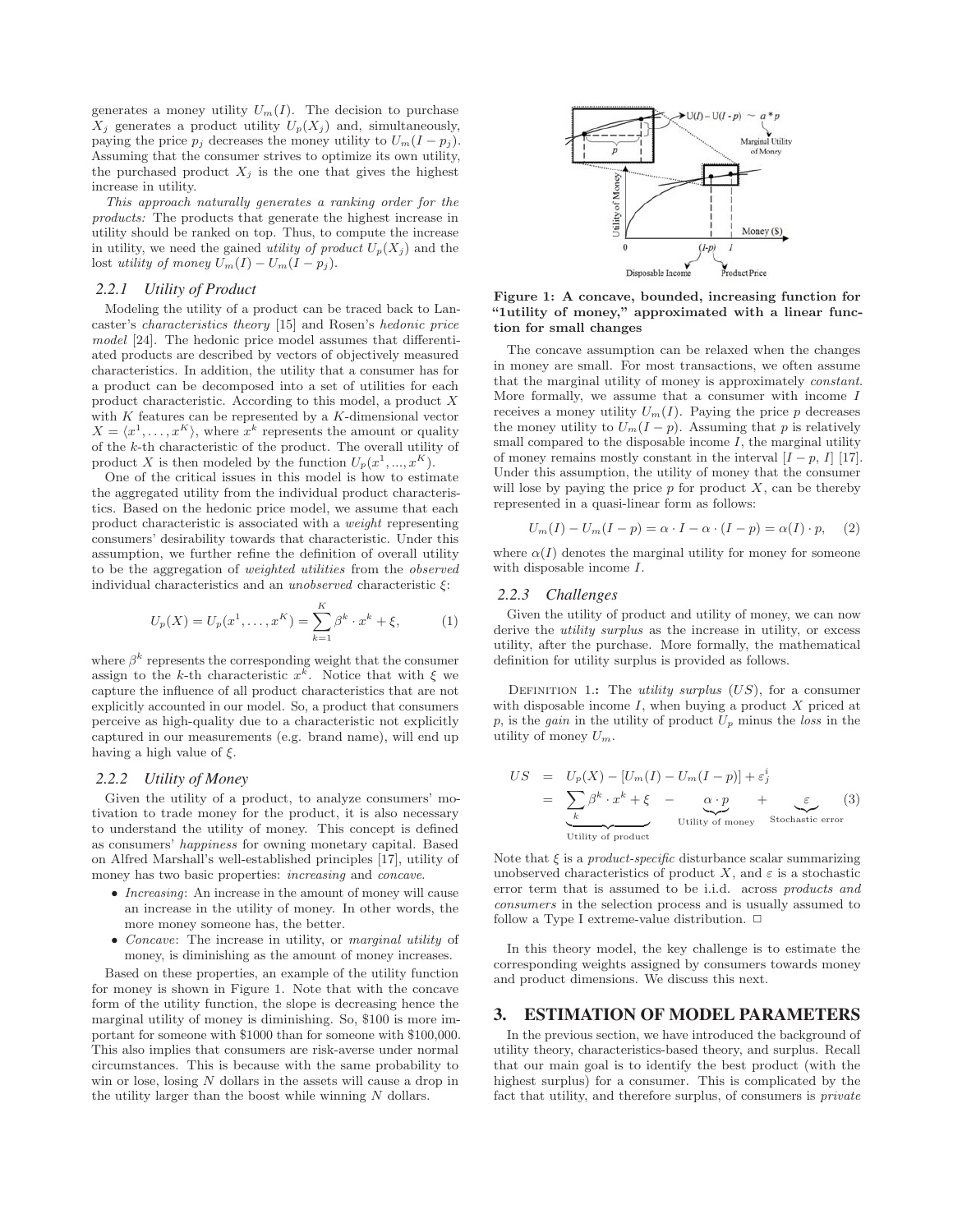and not directly observable. As a result, there exists no "true observed utility" that we can compare with our "model predicted utility." Instead we need to observe the behavior of consumers and estimate the values of these latent parameters that explain best the consumer behavior. Furthermore, since we cannot assume that we can observe in detail the behavior of individual consumers, nor can we explicitly ask each consumer for their personal "tastes" (e.g., choice of a product, "weight" assigned to a product feature, etc.), we need to extract utilities and derive individual preferences by using aggregate data.

The basic idea is the following: If we know the utilities of different products for a consumer, we can estimate the demand for different products, as consumers will behave according to their utility-encoded preferences. So, if we observe the demand for various products, we can infer the preferences of the consumer population for different product aspects. Observing product demand is easier than it sounds: For example, we can observe salesrank on Amazon.com and transform salesrank to demand [8], or we can *directly observe the transactions* at marketplaces such as eBay and Amazon [11], or we can simply get directly anonymous transactions from a merchant.

In this section, we discuss how we estimate the parameters using aggregate demand data. First, in Section 3.1 we discuss the simpler case where consumers are homogeneous and have similar preferences. Then in Section 3.2 we analyze the more realistic case where consumers have different preferences, which depend on their demographics and purchase context.

## 3.1 Homogeneous Consumers: Logit Model

### *3.1.1 Model Specification*

The basic Logit model, introduced by McFadden [18, 19], assumes that consumers have "homogeneous preferences" towards product characteristics. In other words, the weights  $\beta$  and  $\alpha$ are common across all consumers. Thus, following Definition 1, the utility surplus for consumer  $i$  and product  $j$  is written as:

$$
US_j^i = V_j(\alpha, \beta) + \varepsilon_j^i. \tag{4}
$$

where  $V_j(\alpha, \beta) = \sum_k \beta^k \cdot x_j^k + \xi_j - \alpha \cdot p_j$ . Notice that we separate preferences towards product j, captured by  $V_j(\alpha, \beta)$ , from non-deterministic aspects of individual consumer behavior, captured by the error term  $\varepsilon_j^i$ .

According to the assumption of consumer rationality for utility maximization, the consumer chooses the product that maximizes utility surplus. Note that the choice is stochastic, given the error term  $\varepsilon_j^i$ . Therefore, in our scenario, the probability that a consumer  $i$  chooses product  $j$  is:

$$
P(choiceij) = P(USij > USil)
$$
  
( $\forall l$  in the same market,  $l \neq j$ ). (5)

Solving this equation, we have [18, 19]:

$$
P(choice_j^i) = \frac{\exp(V_j(\alpha, \beta))}{1 + \sum_l \exp(V_l(\alpha, \beta))}.
$$
 (6)

In the homogeneous case, all consumers have the same  $\alpha$  and  $\beta$  and this probability is proportional to the market share<sup>3</sup> of project j (the consumer-specific error term  $\varepsilon_j^i$  has disappeared).

Notice that the problem of estimating preferences can be now expressed as a logistic regression problem. What is worthwhile to mention is that this solution is not an adhoc choice, but is a direct derivation from a theory-driven user behavior model. Daniel McFadden got the Nobel prize in Economics in 2000

for establishing the connection between logistic regression and models of discrete user choice.

## *3.1.2 Estimation Methodology*

Given Equation 6, we can estimate consumer preferences (expressed by the parameters  $\alpha$  and  $\beta$ ), by observing market shares of the different products. One challenge is that we need to know the "demand" for the "buy nothing" option in order to estimate properly the value  $P(choice_j)$  in Equation 6.

Specifically, we set  $P(choice_j) = d_j^{obs}/d_{total}$ , where  $d_j^{obs}$  is the observed demand for product j and d*total* is "total demand," which includes the demand for the buy-nothing option.<sup>4</sup> Taking logs in Equation 6 and solving the system [5]:

$$
\ln(d_j^{obs}) = -\alpha \cdot p_j + \sum_k \beta^k \cdot x_j^k + \xi_j.
$$
 (7)

Such a model can be easily solved to acquire the parameters  $\beta$  and  $\alpha$  using any linear regression method, such as ordinary least squares (OLS).

EXAMPLE 2. Assume that we have a hotel market in New York, with two hotels: Hotel M (Mandarin Oriental, 5-star), and Hotel D (Doubletree, 3-star). From day 1 to 3, we observe that the price for Mandarin Oriental is \$500, \$480 and \$530 per night. We also observe a corresponding demand of 400, 470, and 320 bookings, respectively. Meanwhile, the price for Doubletree is \$250, \$270 and \$225 per night, and its corresponding demand is 600, 530 and 680 bookings. Using our model, we can write down the regression equations:

$$
\ln(bookings) = -\alpha \cdot price + \beta \cdot stars + f_{hotel} + \epsilon \tag{8}
$$

Here, we divide the unobservable  $\xi$  into a fixed effect f that is common for the same hotel (effectively a dummy binary variable), and an i.i.d. random error term  $\epsilon$ . Using OLS, we get  $\alpha = 0.0067$  and  $\beta = 0.64$  which express the sensitivity of the consumers to price and their preference for "stars," respectively.

Of course, the assumption of homogeneity of consumer preferences is only an ideal case. In reality, consumers are different and their tastes vary. Next, we examine the case where the consumer have heterogeneous tastes.

## 3.2 Heterogeneous Consumers: BLP Model

In reality, consumers' preferences are heterogeneous. In principle, we could observe a customer for a long period of time and then use the Logit scheme described above to extract the preferences of each customer. Unfortunately, we can rarely observe individual behavior over long periods of time, so it is difficult to estimate the individual preferences for each consumer.

To allow preferences to vary, though, we can assume that preferences are a function of consumer demographics and purchase context. For example, everything else being equal, honeymooners may appreciate a hotel in a romantic remote setting, while business travelers may appreciate more a location with easy access to public transportation. We can therefore characterize each customer by a set of demographic characteristics (e.g., age, gender, travel purpose, etc.) and make the preference coefficients  $\beta$  to be a function of these demographics.

In this case, the overall preference distribution of the whole population is a mixture of preference distribution of the various consumer types in the population. The main challenge in this setting is that we only observe overall demand, and not the demand from each separate consumer group. So, the question

 $^3{\rm{Market}}$  share is defined as the percentage of total sales volume in a market captured by a brand, product, or firm.

 $^4$  Since  $d_{\mathit{total}}$  appears as a constant in across all equations, the absolute value of  $d_{total}$  and of the "buy nothing" demand  $d_0$  is not relevant to the the parameter estimation and can be ignored.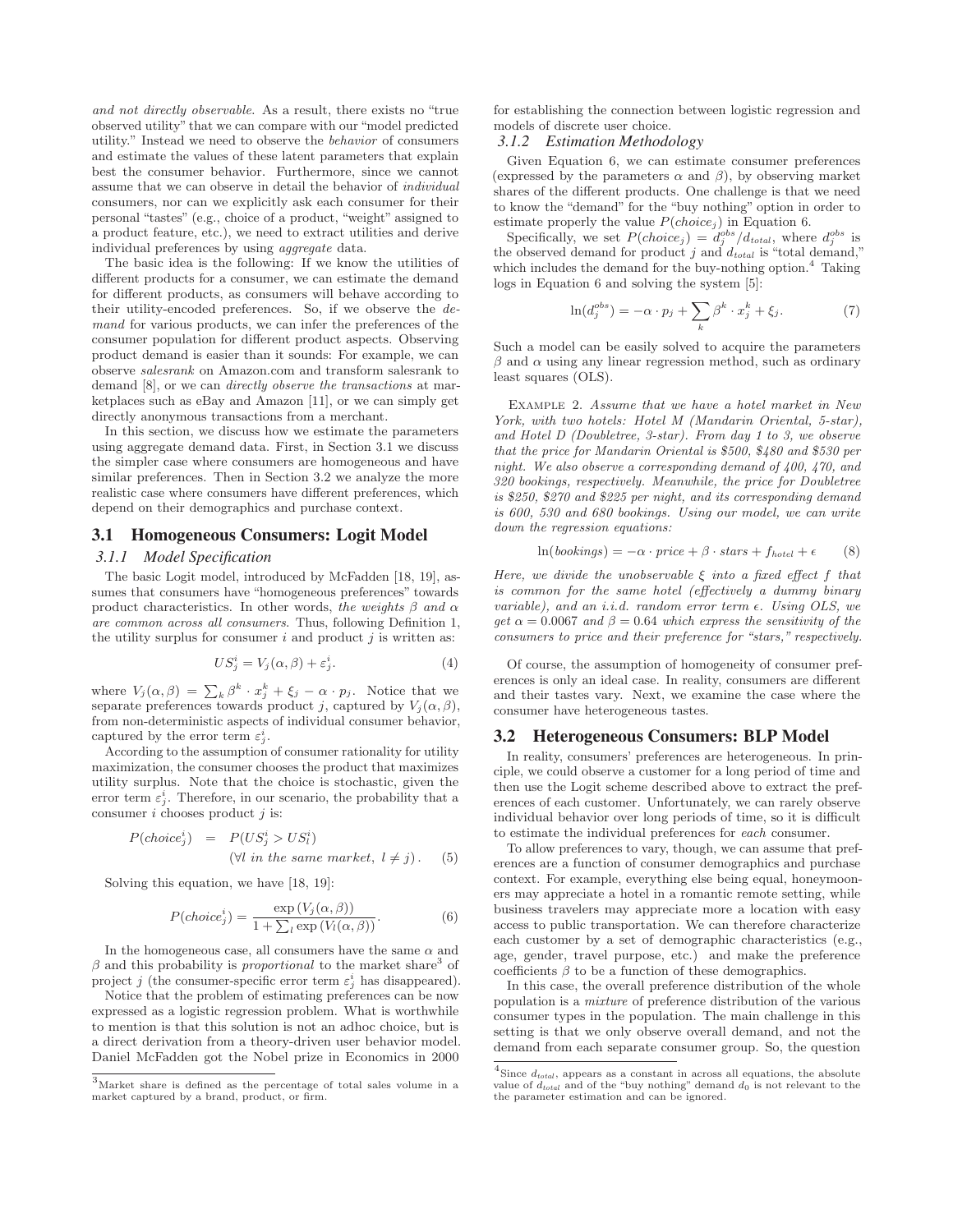becomes: How can we find the preferences of various consumer types by simply observing the aggregate product demand?

#### *3.2.1 Model Specification*

We solve this issue by monitoring demand for *similar* products in different markets, for which we know the distribution of consumers. Since the same product will have the same demand from a given demographic group, any differences in demand across markets can be attributed to the different demographics. The following simplified example illustrates the intuition behind this approach.

EXAMPLE 3. Consider an example where we have two cities, A and B and two types of consumers: business trip travelers and family trip travelers. City A is a business destination with 80% of the travelers being business travelers and 20% families. City B is mainly a family destination with 10% business travelers and 90% family travelers. In city A, we have two hotels: Hilton  $(A_1)$  and Doubletree  $(A_2)$ . In city B, we have again two hotels: Hilton  $(B_1)$  and Doubletree  $(B_2)$ . Hilton hotels  $(A_1, B_1)$  have a conference center but no pool, and Doubletree hotels  $(A_2, B_2)$ have a pool but no conference center. To keep the example simple, we assume that preferences of consumers do not change when they travel in different cities and that prices are the same.

By observing demand, we see that demand in city A (business destination) is 820 bookings per day for Hilton and 120 bookings for Doubletree. In city B (family destination) the demand is 540 bookings per day for Hilton and 460 bookings for Doubletree. Since the hotels are identical in the two cities, the changes in demand must be the result of different traveler demographics, hinting that a conference center is desirable for business travelers.

For this paper, to extract consumer preferences, we use the Random-Coefficient Model [6], introduced by Berry, Levinsohn, and Pakes, and commonly referred to as the BLP model. This model extends the basic Logit model by assuming the coefficients β and  $\alpha$  in Equation 6 to be *demographic-specific*. Let  $T<sup>i</sup>$  be a vector representing consumer type, which can specify a particular purchase context, age group, and so on. In the simplest case, we can have a binary variable for each consumer group. With the preferences being now demographic-specific, we write the utility surplus for consumer *i*, of type  $T<sup>i</sup>$ , when buying product j, with features  $\langle x_j^1, \ldots, x_j^k \rangle$ , at price  $p_j$  to be:

$$
US_j^i = \sum_k \beta^k(T^i) \cdot x_j^k - \alpha(I^i) \cdot p_j + \xi_j + \varepsilon_j^i. \tag{9}
$$

For the Logit model, in Equation 4, we used  $V(\alpha, \beta)$  to stylistically separate the population preferences from the idiosyncratic behavior of the consumer. We now do the same for the BLP model, separating the mean population preferences from the demographic-specific preferences. So, we write  $\beta^k(T^i) = (\bar{\beta^k} + \beta^k \bar{T^i})$ , where  $\bar{\beta^k}$  is the mean of the preference distribu- $(\bar{\beta^k} + \beta^k_T \tilde{T}^i)$ , where  $\bar{\beta^k}$  is the mean of the preference distribution, and  $\beta_T^k$  is a *vector* capturing the variation in the preferences from different consumer types. Similarly, we model  $\alpha^i$  as a function of income  $I^i$ :  $\alpha(I^i) = (\bar{\alpha} + \alpha_I I^i)$ . Notice that we assume  $\alpha_I$  and  $\beta_T$  to be independent. We rewrite  $US_j^i$  as:

$$
US_j^i = \sum_k \left( \bar{\beta^k} + \beta_T^k T^i \right) \cdot x_j^k + \xi_j - \left( \bar{\alpha} + \alpha_I I^i \right) \cdot p_j + \varepsilon_j^i. \tag{10}
$$

We use  $\delta_j = -\bar{\alpha} \cdot p_j + \sum_k \bar{\beta^k} \cdot x_j^k + \xi_j$  to represent the *mean* utility of product j. Then, as in the Logit model, we derive the choice probability for  $j$ , by integrating over the population demographic and income distributions  $P(T)$  and  $P(I)$ :

$$
P(choice_j) = \int \frac{\exp\left(\delta_j + \alpha_I I^i p_j + \sum_k \beta_T^k T^i x_j^k\right)}{1 + \sum_l \exp\left(\delta_l + \alpha_I I^i p_l + \sum_k \beta_T^k T^i x_l^k\right)} dP(T) dP(I)
$$
\n(11)

We explain next how we compute this integral and how we extract the parameters that capture the population preferences.

#### *3.2.2 Estimation Methodology*

With the model in hand, now we discuss how we identify the unknown parameters  $\delta_i$ ,  $\alpha_I$  and  $\beta_T$ . We apply methods similar to those used in [6, 7] and [25]. In general, we estimated the parameters by searching the parameter space in an iterative manner, using the following steps:

- 1. Initialize the parameters  $\delta_j^{(0)}$  and  $\theta^{(0)} = (\alpha_I^{(0)}, \beta_T^{(0)})$  using a random choice of values.
- 2. Estimate market shares  $s_j$  given  $\theta$  and  $\delta$ .
- 3. Estimate most likely mean utility  $\delta_j$  given the market shares.
- 4. Find the best parameters  $\bar{\alpha}$  and  $\bar{\beta}^k$  that minimize the unexplained remaining error in  $\delta_i$  and evaluate the generalized method of moments (GMM) objective function.
- 5. Use Nelder-Mead Simplex algorithm to update the parameter values for  $\theta = (\alpha_I, \beta_T)$  and go to Step 2, until minimizing the GMM objective function.

We describe the steps in more detail below.

**Calculating market share**  $s_i$ **: To form the market equations** (i.e., model predicted market share = observed market share), we need two things: the right-hand side  $s_j^{obs}$  that can be observed from our transaction data, and the left-hand side  $s_i$ , derived from Equation 11. Unfortunately, the integral in Equation 11 is not analytic. To approximate this integral, we proceed as follows: Given the demographic distribution, we "generate" a consumer randomly, with a known demographic and income and, therefore, known preferences. Then, using the standard Logit model (Equation 6), we generate the choice of the product for this consumer. For example, assume that we have the following joint demographic distribution of travel purpose and age group:

$$
\begin{array}{ccc}\n &Age \leq 45 & Age > 45 \\
\text{Business} & 15\% & 15\% \\
\text{Family} & 30\% & 40\% \\
\end{array}
$$

.

In this case, we have a 40% probability of generating a "sample consumer" with family travel purpose and age above 45. By repeating the process and obtaining  $N_T$  samples of demographics  $T^i$  and  $N_I$  samples of income  $I^i$ , we can compute an unbiased estimator of the Equation 11 integral:<sup>5</sup>

$$
s_j(\delta_j|\theta) \sim \frac{1}{N_I} \frac{1}{N_T} \sum_{I^i}^{N_I} \sum_{T^i}^{N_T} \frac{\exp\left(\delta_j + \alpha_I I^i p_j + \sum_k \beta_T^k T^{ik} x_j^k\right)}{1 + \sum_l \exp\left(\delta_l + \alpha_I I^i p_l + \sum_k \beta_T^k T^{ik} x_l^k\right)}.
$$
\n(12)

**Estimate mean utility**  $\delta_i$ **: Since we know how to compute** market shares from the parameters, we can now find a value of  $\delta_i$  that best "fits" the observed market shares. (Notice that, conditional on  $\theta = (\alpha_I, \beta_T)$ , market share  $s_i$  can be viewed as a function of the mean utility  $\delta_i$ .) We apply the contraction mapping method recommended by Berry [6], which suggests computing the value for  $\delta$  using an iterative approach:

$$
\delta_j^{(t+1)} = \delta_j^{(t)} + (\ln(s_j^{obs}) - \ln(s_j(\delta_j^{(t)}|\theta))).
$$
 (13)

The procedure is guaranteed to converge [6] and find  $\delta_i$  that satisfies  $s_j(\delta_j|\theta) = s_j^{obs}$ .

ſ

 $5$ We use  $N_T = N_I = 100$  in our study.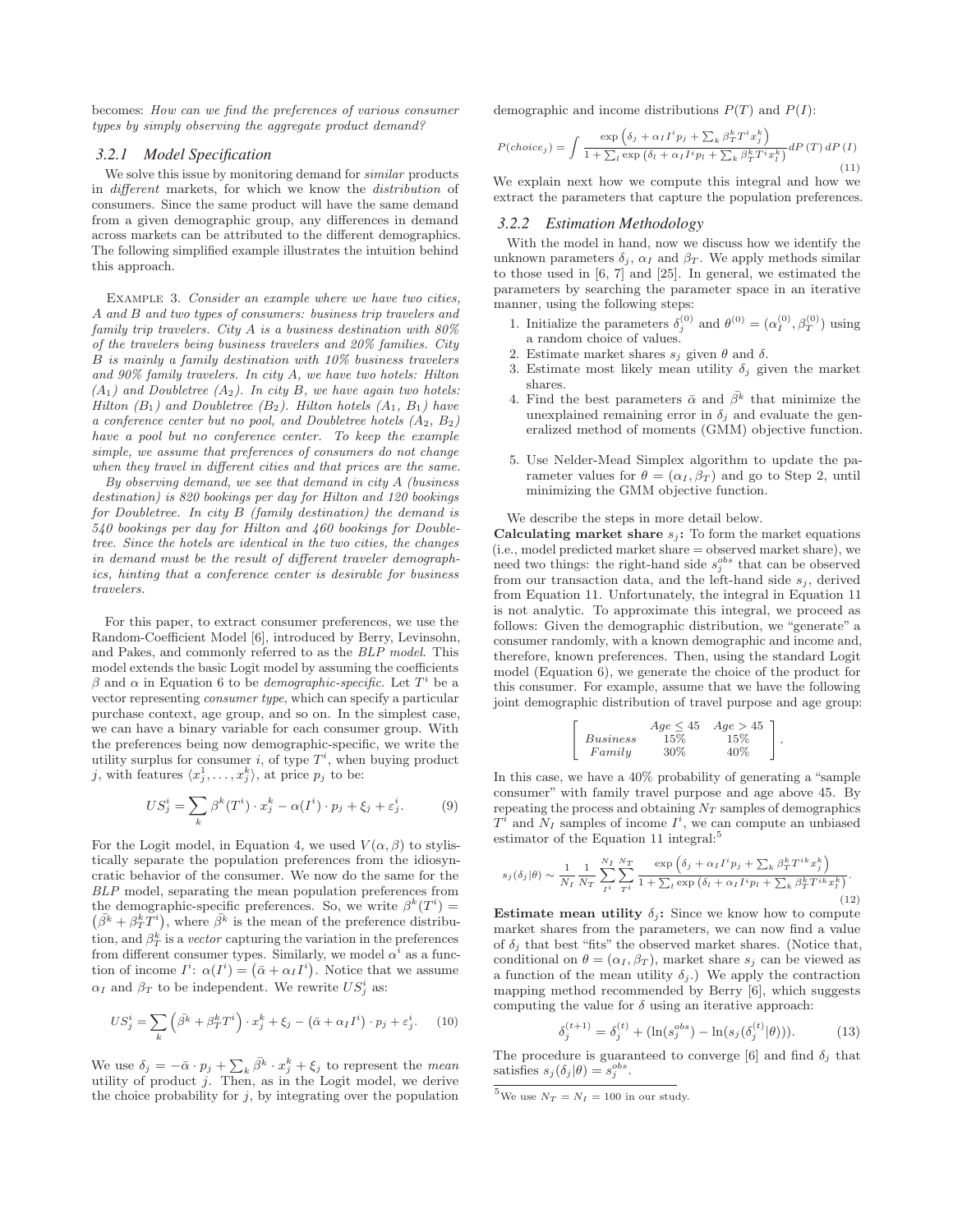**Minimize error, evaluate GMM objective function:** Once we have the market shares and the mean utility parameters, we need to find the most likely demographic-specific weight deviations  $\theta = (\alpha_I, \beta_T)$ . Of course, different values for  $\theta = (\alpha_I, \beta_T)$ will lead to different mean utilities and market shares. Hence, we need to find a criterion for identifying the best solution. We perform this in two steps: First, we use Instrumental Variables (IV) [13] to estimate the mean weights  $\bar{\alpha}$  and  $\bar{\beta}$ , and extract the unobserved error term  $\xi$  from the mean utility function:

$$
\xi(\theta) = \delta(\theta) - \left(\sum_{k} \bar{\beta^k} \cdot x^k - \bar{\alpha} \cdot p\right). \tag{14}
$$

In our study, we use the average price of the "same-star rating" hotels in other markets as the instrument for price of a particular hotel to ensure that we do not have a correlation of the error term with a variable in our regression. Then, using the generalized method of moments,<sup>6</sup> we base our analysis on the moment condition that the mean of the unobserved error term  $\xi$  is uncorrelated with the instrumental variable IV. Thus, in our case we are trying to minimize the objection function:

$$
GMMobj(\theta) = E[\xi'(\theta) \cdot IV]. \tag{15}
$$

**Iterate until GMM objective function is minimized:** Once we identify the mean utility for a given set of weight deviations  $\theta = (\alpha_I, \beta_T)$ , we note the value of the GMM objective function  $GMMobj(\theta)$ . Then, we use the Nelder-Mead Simplex algorithm [21] to search for the optimal  $\theta^* = (\alpha_I^*, \beta_T^*)$  that minimizes the GMM objective function.<sup>7</sup> This whole process eventually<sup>8</sup> identifies the heterogeneous weights that different consumers assign to product price,  $\alpha(I^i) = \overline{\alpha^*} + \alpha_I^* \cdot I^i$ , and those being assigned to product characteristics,  $\beta(T^i) = \overline{\beta}^* + \beta^*_{T} \cdot T^i$ .

Example 4. To illustrate this better, let's again look at Example 3, We know that, for business traveler, the utility surplus from hotel  $A_1$  (conference center, no pool) is  $US^B(A_1) =$  $\delta_{A_1} + (\beta_{conf}^B \cdot 1 + \beta_{pool}^B \cdot 0) + \epsilon$ , and for family travelers, the corresponding utility surplus is  $US^{F}(A_1) = \delta_{A_1} + (\beta_{conf}^{F} \cdot 1 + \beta_{pool}^{F} \cdot 0) + \epsilon.$ By  $\beta_{\bullet}^B$  we denote the deviations from the population mean for business travelers towards "conference center" and "pool" and by  $\beta_{\bullet}^F$  we denote the respective deviations for family travelers. Similarly, we can write down the utilities for hotels  $A_2$ ,  $B_1$  and  $B_2$ . Following the estimation steps discussed above, we discover that family travelers have  $\beta_{conf}^F = \beta_{pool}^F = 0.5$ . In other words, they have the same preferences regarding a pool and conference center. On the other hand, for business travelers, their preference towards "conference center" is much higher than towards "pool," with  $\beta_{conf}^P = 0.9$  and  $\beta_{pool}^F = 0.1$ , respectively.

Next, we explain how we leverage the above knowledge for building a better ranking model for product search.

### 4. RANKING USING UTILITY SURPLUS

So far, we have described models for inferring the preferences of consumers using a utility model and aggregate demand data. These models use the concept of surplus mainly as a conceptual tool to infer consumer preferences towards different product characteristics. In our work, the concept of surplus is directly used to find the product that is the "best value for money" for a given consumer. This simple idea is at the core of our work and as we will demonstrate in the experimental evaluation, it can lead to significant improvements in the quality of product search results.

**Surplus-based Ranking**: The first approach is to use the estimated surplus for each product and rank the available products in decreasing order of surplus. Therefore, at the top we will have the products that are the "best value" for consumers, for a given price. We define *Consumer Surplus* for consumer i from product  $j$  as the "normalized utility surplus," the surplus  $\overline{US_j^{(i)}}$  divided by the mean marginal utility of money  $\overline{\alpha}$ .

$$
CS_j = Normalized\_{US_j} = \sum_{t} \frac{1}{\bar{\alpha}} \bar{US}_j^{(i)}.
$$
 (16)

In the general, non-personalized case, if we were ranking products based on the "training" demand data then, in theory, our product ranking would be similar to a "best selling" ranking: The products that generate that largest surplus are the ones that would also generate the highest sales. (Notice that rational consumers prefer the products that generate the highest surplus.) However, when ranking products that are available today, the surplus-based ranking may be different for a variety of reasons: the product price may have changed, making some products a better "value for money," we may have a new product in the market, or the value of some product features may be time-dependent (e.g., the value of being next to a lake may be positive during warm weather and negative during the winter).

**Personalized Surplus-based Ranking**: In Section 3.2 we described how to estimate the value that consumers place on different product features, based on their own demographics and purchase context. The main outcome is that the value (surplus) that consumers get from a particular purchase is different than the average surplus for the overall population. This means that even the best possible ranking for the general population may not be optimal for an individual consumer.

Therefore, we extend our ranking to include a personalization component. To compute the personalized surplus, we can ask the consumer to give the appropriate demographic characteristics and purchase context (e.g., 35-49 years old, male, \$100K income, business traveler) and then use the corresponding deviation matrices  $\beta_T$  and  $\alpha_I$ . It is then easy to compute the personalized "value for money" for this individual consumer, and rank products accordingly. Notice that the consumer has the incentive to reveal demographics in this scenario.

Example 5. For better understanding, let's re-consider the previous setting of the two hotels  $A_1$  and  $A_2$  for city A from Examples 3 and 4. Suppose that two consumers are traveling to city A on the same day:  $C_1$ ,  $\alpha$  35-49 years old business traveler, *with an income* \$50,000-100,000, and  $C_2$ , *a* 25-34 years *old family traveler, with an income less than \$50,000*. Since these two travelers belong to different demographic groups and travel with different purposes, their preferences towards "conference center" and "pool" are different. Thus, the surplus they obtain from  $A_1$  and  $A_2$  varies. For example, the business traveler gets higher utility from  $A_1$  due to the specialized conference center services, whereas the family traveler find  $A_2$ more valuable due to the pool and price. This personalization component allows each consumer to identify the product that is the "best value for the money."

 $^6\rm{Due}$  to space restrictions, we do not describe the GMM method in detail here. We refer the interested reader to [12] for further explanations.

 ${\rm ^7This}$  approach is typically better than just following the function gradient. See http://linux.math.tifr.res.in/programming-doc/gsl/gsl-ref\_34.html for an open source implementation and details.

 ${}^{8}$ In our application, the computational time for each call (i.e., the inner loop) to the GMM objective function to solve for the mean utility is around 3 minutes on average. The global parameter search (i.e., the outer loop) by minimizing the GMM objective function takes an average of 20 calls. The total time for the estimation is around 40-60 minutes.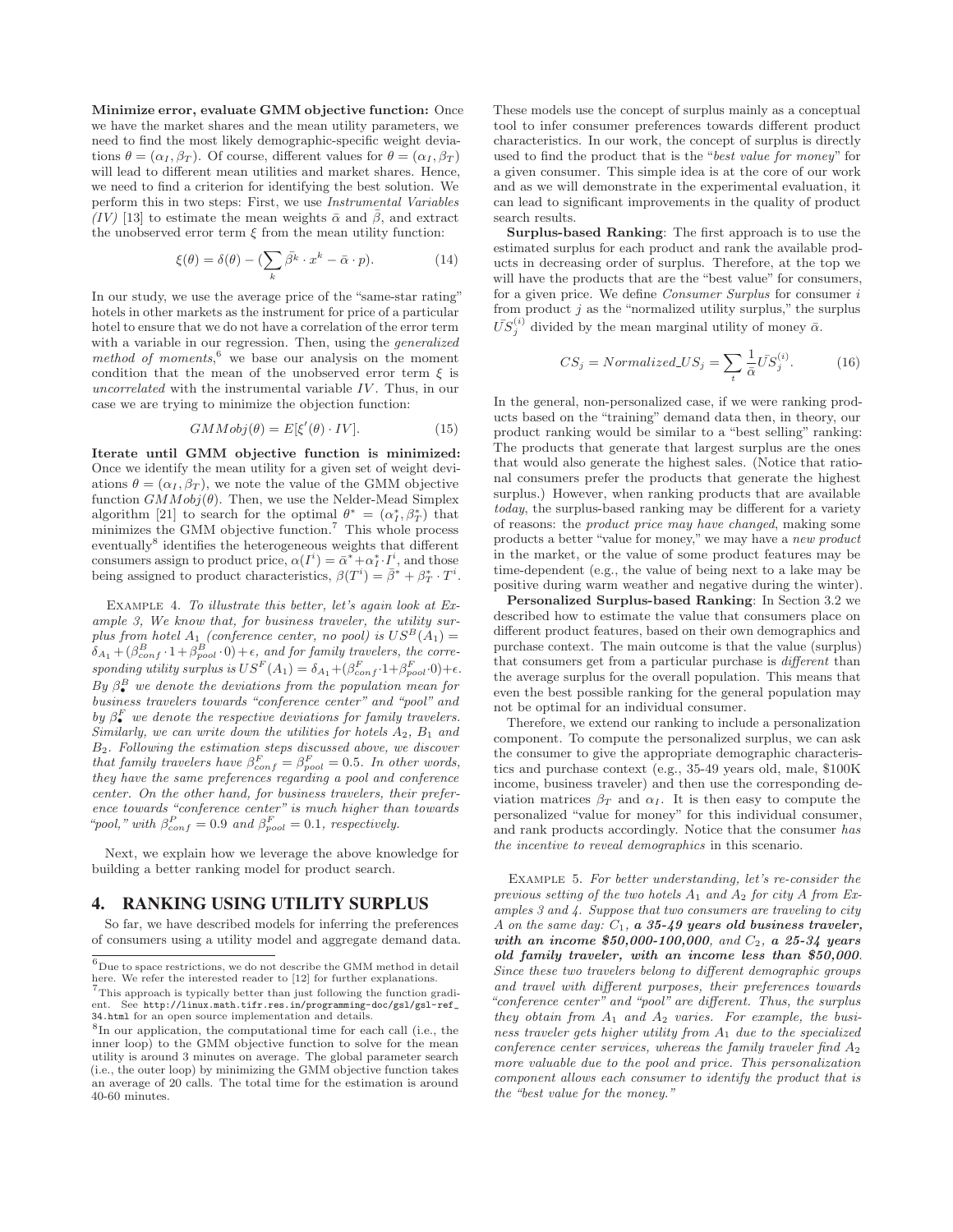## 5. EXPERIMENTAL SETUP

For our experimental evaluation, we instantiated our model framework using as target application the area of hotel search.

**Demand data**: Travelocity, a large hotel booking system, provided us with the set of all hotel booking transactions, for 2117 randomly selected hotels over the United States. The transactions covered the period from November 2008 until January 2009. Based on the given transactions, we were able to compute the market shares of each hotel in each local market (i.e., metropolitan area), for each day.

**Consumer demographics data**: To measure the demographics of consumers in each target market, we used data provided by TripAdvisor: The consumers that write reviews about hotels on TripAdvisor also identify their travel purpose (business, romance, family, friend, other) and age group (13- 17, 18-24, 25-34, 35-49, 50-64,  $65+$ ). Based on the data, we were able to identify the types of travelers for each destination. To ensure the quality of the data, we computed the Jensen-Shannon divergence of the demographic distribution extracted from TripAdvisor with the corresponding traveler information from Travelocity, whenever available. The distributions were very similar with an average divergence of just 0.03.

**Hotel location characteristics**: We used geo-mapping search tools (in particular the Bing Maps API) and social geotags (from geonames.org) to identify the "external amenities" (e.g., shops, bars, etc) and public transportation in the area around the hotel. We also used image classification together with Mechanical Turk to examine whether there is a nearby beach, a nearby lake, a downtown area, and whether the hotel is close to a highway [16]. We extracted these characteristics within an area of 0.25-mile, 0.5 mile, 1-mile, and 2-mile radius.

**Hotel service characteristics**: We extracted the service characteristics from the reviews from TripAdvisor. Each review provides a general rating of the hotel, plus provides seven individual ratings on the following service characteristics: Value, Room, Location, Cleanliness, Service, Check-in, and Business Service. We used the average ratings of each hotel across these seven characteristics, together with the general review rating.<sup>10</sup> We also used the hotel description information from Travelocity, Orbitz, and Expedia, to identify the "internal amenities" (e.g., pool, spa, etc.)

**Stylistic characteristics of online reviews**: Finally, we extracted indicators that measure not the polarity of the reviews but rather some stylistic characteristics of the available reviews. We examined 2 text-style features: "subjectivity" and "readability" of reviews [10]. Also, since prior research suggested that disclosure of identity information is associated with changes in subsequent online product sales [9], we measured the percentage of reviewers for each hotel who reveal their real name or location information on their profile web pages.

Figure 2 shows the histograms of the important continuous variables, together with their correlations and scatterplots that illustrate the joint distributions of the variable pairs.

# 6. EXPERIMENTAL RESULTS

In the previous section, we have discussed how we retrieved different hotel characteristics through various sources. In this

| Variable               | Coef.     | Variable              | Coef.     |
|------------------------|-----------|-----------------------|-----------|
| Price                  | 0.1157    | $\#$ of competitors   | $-0.0930$ |
| Avg review length      | 0.0291    | Crime                 | $-0.4226$ |
| $\#$ of ext. amenities | 0.0013    | $#$ of int. amenities | 0.0048    |
| Readability (SMOG)     | 0.2308    | Beach                 | 0.5498    |
| Spelling errors        | $-0.0764$ | Lake                  | $-0.1884$ |
| Avg. Subjectivity      | $-1.3468$ | Transport             | 0.00005   |
| Dev. Subjectivity      | $-2.9106$ | Highway               | 0.2082    |
| % of non-anon reviews  | 0.0892    | Downtown              | 0.0161    |
| Hotel Class            | 0.0317    | $#$ of reviews        | $-0.3897$ |
| Review Rating          | 0.0835    | Review_Value          | $-0.2988$ |
| # of rooms             | 0.1525    | Review_Location       | 0.0845    |
| Review_Clean           | 0.1309    | Review_Service        | 0.0105    |
| Review_Checkin         | $-0.1151$ | Review_Bus_Service    | 0.1432    |

**Table 1: Estimation results for mean weights (listing** only statistically significant coefficients, with  $p < 0.05$ )

section, we present our findings from the empirical estimation. First, in Section 6.1 we present the results on estimating the model parameters, which correspond to the consumer preferences. Then, in Section 6.2, we show that our models generate significantly better rankings than the existing baselines.

## 6.1 Interpretation of Estimated Weights

We present only the estimation results for the  $BLP$  model, as the results are strongly superior and closer to reality compared to the results from the Logit model.

**Results for general population**: Table 1 shows the estimation results for the mean weights,  $\bar{\alpha}$  and  $\bar{\beta}$ , for the different variables in our model that have a statistically significant effect on demand. From the results, "beach" presents the highest positive impact compared to the other location characteristics. We also found significant impacts from service characteristics and quality characteristics of word-of-mouth. Meanwhile, "price" presents a positive sign, which is consistent with the "law of demand" in reality and indicates that the higher the price, the lower the demand. The negative sign on subjectivity means that customers are positive influenced by reviews that describe factual characteristics of hotels, and do not want to read personal stories of reviewers. (Notice that this is independent of the review polarity.) Notable is the negative sign on the review\_value rating, which indicates that hotels that receive a "high value" rating have lower demand. This is *not* surprising: these are the hotels that are "undiscovered" and therefore have lower demand and prices than otherwise expected.

**Results for specific demographics**: We also obtained the demographic-specific deviations from the mean. We used purchase context and age group as the demographic dimensions for our experiments (see Section 5).

The value of demographic-specific deviation shows the "sensitivity of evaluation" for a product characteristic, within a particular consumer type. For example, customers on a romantic trip are more sensitive to hotel characteristics like "class" or "close to a beach", but they are less interested to know whether or not the hotel is close to highway exits. On the contrary, customers on a business trip are more sensitive to hotel characteristics like "internal amenities" or "easy access to highway", whereas they are likely influenced by the star rating of the hotel, compared to romance travelers. Figure 3 shows in details the evaluation deviations among different types.

We also examined age-specific preferences. Again, we found strong evidence for the deviation of weights associated with different age groups. Especially for "reviewer overall rating" and "review count", the deviations become quite striking. Figure 4, shows that customers from age 18 to 34 tend to be more sensitive to online reviews, compared to older ages. In particular, they

<sup>9</sup>There are other demographics available as well, such as "gender," "traveler residence location,""traveling with,""usual travel style" and "usual travel purpose." However, these fields were relatively sparsely populated. Therefore, we did not use these variables for our study.

 $10$ We have also extracted service-related variables by mining directly the text of the reviews [2, 23] but the additional information did not improve our model in a statistically significant manner.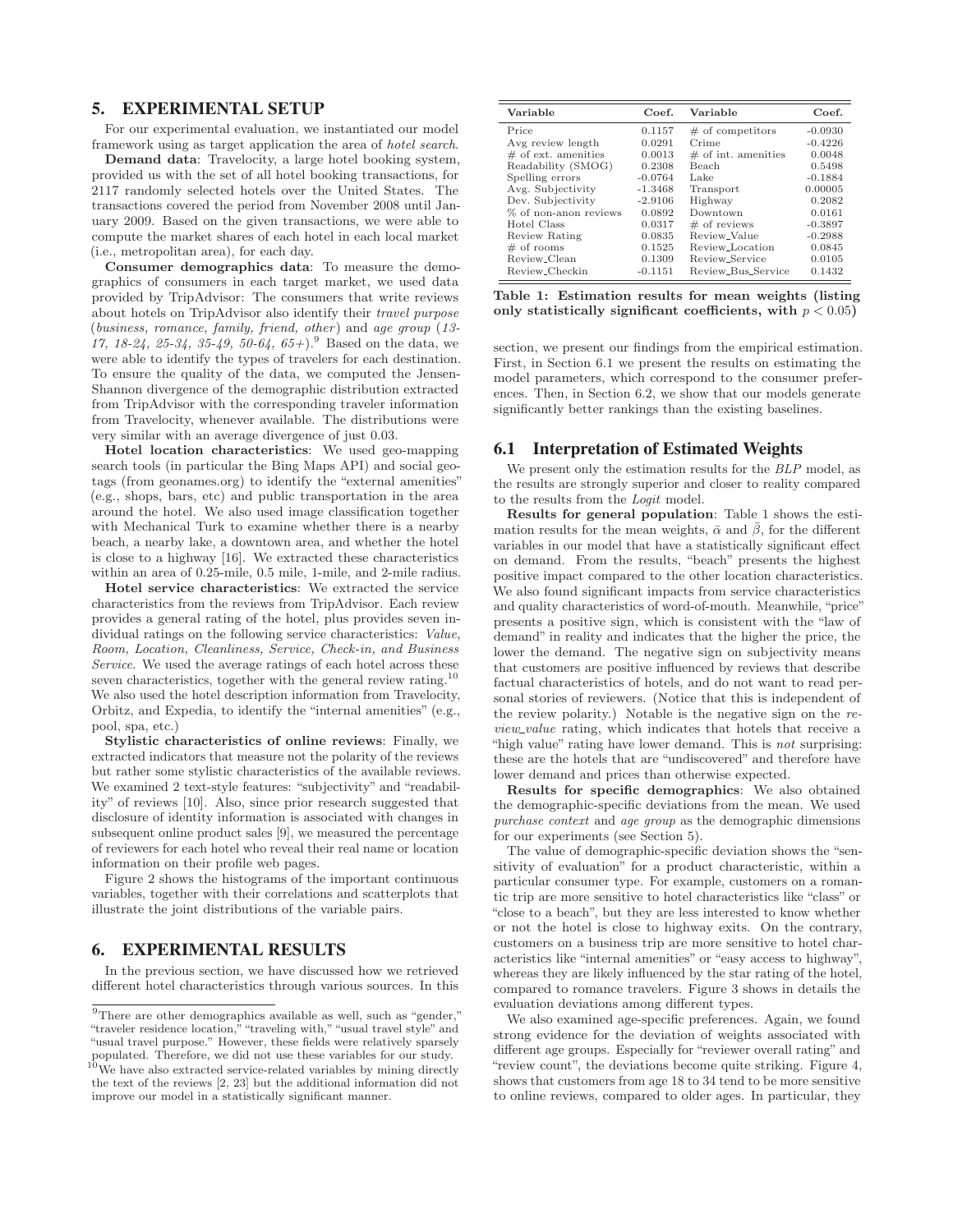#### **Hotel Data Correlograms**

| 400 800<br>$^{\circ}$<br><b>ELLER</b>           | $\overline{2}$<br>$\Omega$<br>$1 + 1 + 1$      | $\overline{2}$<br>1.1.1.1.                                               | n<br>2<br>1.1.1.1 |                      | 1000     |                     | 300 600<br>$^{\circ}$<br>111111 | 400<br>n                 | 1000          |                     |
|-------------------------------------------------|------------------------------------------------|--------------------------------------------------------------------------|-------------------|----------------------|----------|---------------------|---------------------------------|--------------------------|---------------|---------------------|
| MarketShare<br>0.11                             | $-0.091$<br>0.067<br>0.11                      | 0.072<br>0.072                                                           | 0.087             | 0.056                | $-0.038$ | 0.093               | $-0.037$                        | $-0.13$<br>0.031         | 0.092         | 0.077               |
| <b>TITLE</b>                                    | 0.34<br>0.088<br>0.21                          | 0.14<br>0.085                                                            | 0.20              | 0.009                | 0.23     | 0.31                | 0.0096                          | 0.39<br>0.088            | 0.16          | 0.20                |
| $\frac{1}{2}$<br>ı<br>$\circ$ $\exists$<br>ना न | 0.13<br>0.15                                   | 0.19<br>0.11                                                             | 0.18              | 0.044                | 0.12     | 0.21                | 0.11                            | 0.51<br>0.073            | 0.14          | $E^{\circ}$<br>0.11 |
| ᇯ                                               | 0.91<br>.                                      | 0.63<br>0.69                                                             | 0.87              | 0.60                 | 0.0038   | 0.092               | $-0.039$                        | 0.072<br>0.021           | 0.98          | 0.65                |
| $\circ$ =                                       | 급                                              | 0.64<br>0.70                                                             | 0.89              | 0.62                 | 0.10     | 0.21                | $-8.2e-05$                      | 0.083<br>0.11            | 0.98          | E<br>0.68           |
| 巪<br>$\frac{1}{\sqrt{2}}$<br>' _                | ョ                                              | 0.93                                                                     | 0.60              | 0.74                 | 0.13     | 0.12                | $-0.067$                        | 0.096<br>$-0.014$        | 0.65          | 0.46                |
| ャヨ<br>$\circ$ =                                 | Е                                              | r Checkin                                                                | 0.68              | 0.81                 | 0.062    | 0.081               | $-0.085$                        | $-0.031$<br>0.017        | 0.71          | E.<br>0.51          |
| $\circ$ $\exists$                               |                                                |                                                                          | L' Service        | 0.59                 | 0.095    | 0.21                | $-0.019$                        | 0.05<br>0.14             | 0.90          | 0.73                |
| ≁ ਜ                                             |                                                |                                                                          | 킄                 | Bisendos             | $-0.041$ | 0.0012              | $-0.039$                        | $-0.010$<br>$-0.10$      | 0.63          | E.<br>0.42          |
| m<br>目目<br>∃<br>$\circ$ $\exists$               |                                                |                                                                          | सरामा             | ョ                    | Rooms    | 0.53                | 0.063                           | 0.47<br>0.27             | 0.058         | 0.17                |
| $\frac{1}{\frac{1}{2}}$<br>玉                    |                                                | $\exists$                                                                |                   | ₹                    |          |                     | 0.082                           | 0.33<br>0.33             | 0.16          | E.<br>0.21          |
| l<br>H                                          | ≣<br>ļ                                         | ▌<br>l                                                                   | ļ                 | ı                    | l        |                     |                                 | 0.007<br>0.11            | $-0.019$      | $-0.015$            |
| Е                                               | Ξ                                              | Е<br>Е                                                                   | Ξ                 | Е                    |          |                     | Е<br>. <del>.</del>             | 0.24                     | 0.055         | 0.061               |
| $\circ$ -                                       |                                                | ≣<br>目                                                                   | Ξ                 | ı                    |          |                     | ₹<br>Ε                          | ReviewCnt                | 0.093         | 0.16                |
| $\frac{1}{2}$                                   |                                                | 킄                                                                        | ᆿ                 |                      |          |                     | ₹                               | $\overline{\phantom{a}}$ |               | l.<br>0.69          |
| $\frac{1}{2}$<br>킈                              | ╕<br>Ξ                                         | ₹                                                                        | ₹                 | ₹                    |          |                     |                                 | 围                        |               | Rating              |
| 0.0 0.4 0.0 0.400 0.00 0.40                     | $\sim$<br>$\sim$<br>20<br>$\sim$<br>$\sqrt{2}$ | $\sim$<br>$\sim$<br>$\overline{a}$<br>$\sim$<br>$\sim$<br>$\overline{a}$ | $\sim$<br>$\sim$  | $\sim$<br>$\sqrt{2}$ | 0.1000   | 1 2 3 4 5 1 200 200 |                                 | $E = 4E$                 | 0.400.4000002 |                     |

**Figure 2: Diagonal: Histograms for the continuous variables in the data set (market share, price, ext amenities, value, room, location, checkin, service, business service, rooms, class, crime, int amenities, review count, cleaningness, tripadvisor rating). Top: correlations of variable pairs. Bottom: scatterplots with ellipses for joint distributions of variable pairs.**

| City                  | TripAdvisor | Travelocity | Most<br>Booked | Price<br>Low to<br>High | Price<br>High to<br>Low | Hotel<br>Class         | # of<br><b>Reviews</b> | # of<br><b>Rooms</b> | # of<br><b>A</b> menities | Diversity:<br>Price with<br>Class |
|-----------------------|-------------|-------------|----------------|-------------------------|-------------------------|------------------------|------------------------|----------------------|---------------------------|-----------------------------------|
| New York              | 77%         | 63%         | 61%            | 57%                     | 71%                     | 88%                    | 76%                    | 89%                  | 60%                       | 80%                               |
| Los Angeles           | 72%         | 58%         | 71%            | 59%                     | 84%                     | 89%                    | 87%                    | 86%                  | 69%                       | 76%                               |
| San Francisco         | 79%         | 57%         | 65%            | 62%                     | 70%                     | 82%                    | 68%                    | 79%                  | 79%                       | 72%                               |
| Orlando               | 83%         | 81%         | 62%            | 63%                     | 73%                     | 79%                    | 73%                    | 79%                  | 61%                       | 79%                               |
| New Orleans           | 61%         | 69%         | 60%            | 78%                     | 69%                     | 80%                    | 72%                    | 91%                  | 58%                       | 85%                               |
| Salt Lake City        | 61%         | 80%         | 69%            | 66%                     | 79%                     | 83%                    | 73%                    | 70%                  | 76%                       | 79%                               |
| Significance<br>Level |             |             |                |                         | $p = 0.05$<br>$>56\%$   | $p = 0.01$<br>$> 59\%$ | $p = 0.001$<br>$>61\%$ |                      | (Sign Test)<br>$N = 200$  |                                   |

**Table 2: Consumer-surplus-based ranking vs. existing baselines. The percentage shows the number of users than indicated preference for the ranking of our surplus-based ranking, compared to the corresponding baseline ranking. The comparison was a pairwise blind comparison of rankings of 10 hotels. Each cell corresponds to a separate** test using  $N = 200$  users, for a total of 12000 comparisons. Across all comparisons, our ranking fares better in a **statistically significant manner. Given the noise inherent in the Mechanical Turk ratings (some users may give random answers in such tests and vote equally for both approaches), the results show a strong superiority of the surplus-based rankings.**

are 10-15 times more sensitive to online reviews compared to the age demographic of "65+ year old."

## 6.2 User Study: Ranking Comparison

With the estimated weights, we can derive the consumer surplus for each product (hotel), which can then be used to generate rankings. In our experiments, we used six metropolitan areas for which we generated hotel rankings (we used big cities, so that we have a meaningful number of hotels to rank).

**Rankings based on the average consumer surplus vs. existing ranking baselines.**: We used 10 different, existing rankings as a baseline for comparison, and we compared each baseline against our own surplus-based ranking. For each city and each ranking baseline, we performed pair-wise blind tests, asking 200 anonymous users on Amazon Mechanical Turk<sup>11</sup> to compare pairs of rankings and tell us which of the hotel ranking lists they prefer better. In all 60 comparisons, each using 200

users, the majority of users preferred our surplus-based rankings, in a statistically significant manner. Given that some MTurk users may be giving us random results, we expect the "real" performance of our algorithm to be even better than indicated in the numbers in Table 2.

Qualitative analysis: We also asked consumers why they chose a particular ranking, to better understand how users interpret the surplus-based ranking. Many users that liked our ranking indicated that our ranking promotes the idea that price is not the only main factor in rating the quality of products. Moreover, users strongly preferred the diversity provided by our ranking across both price and quality. In contrast, the other ranking approaches tend to list products of only one type (e.g., hotels with high review ratings are often very expensive hotels and the "most booked" are often 3-star mediocre hotels). We should emphasize at this point that our algorithm does not try explicitly to introduce diversity in the results. This is a direct outcome of our economic-based approach: If a segment of the market is systematically underpriced (hence making the "best deals" a homogeneous list), then we expect the market forces to fix this

 $^{11}\rm{We}$  restricted participation to US-based users. Mechanical Turk users are representative of the general US population.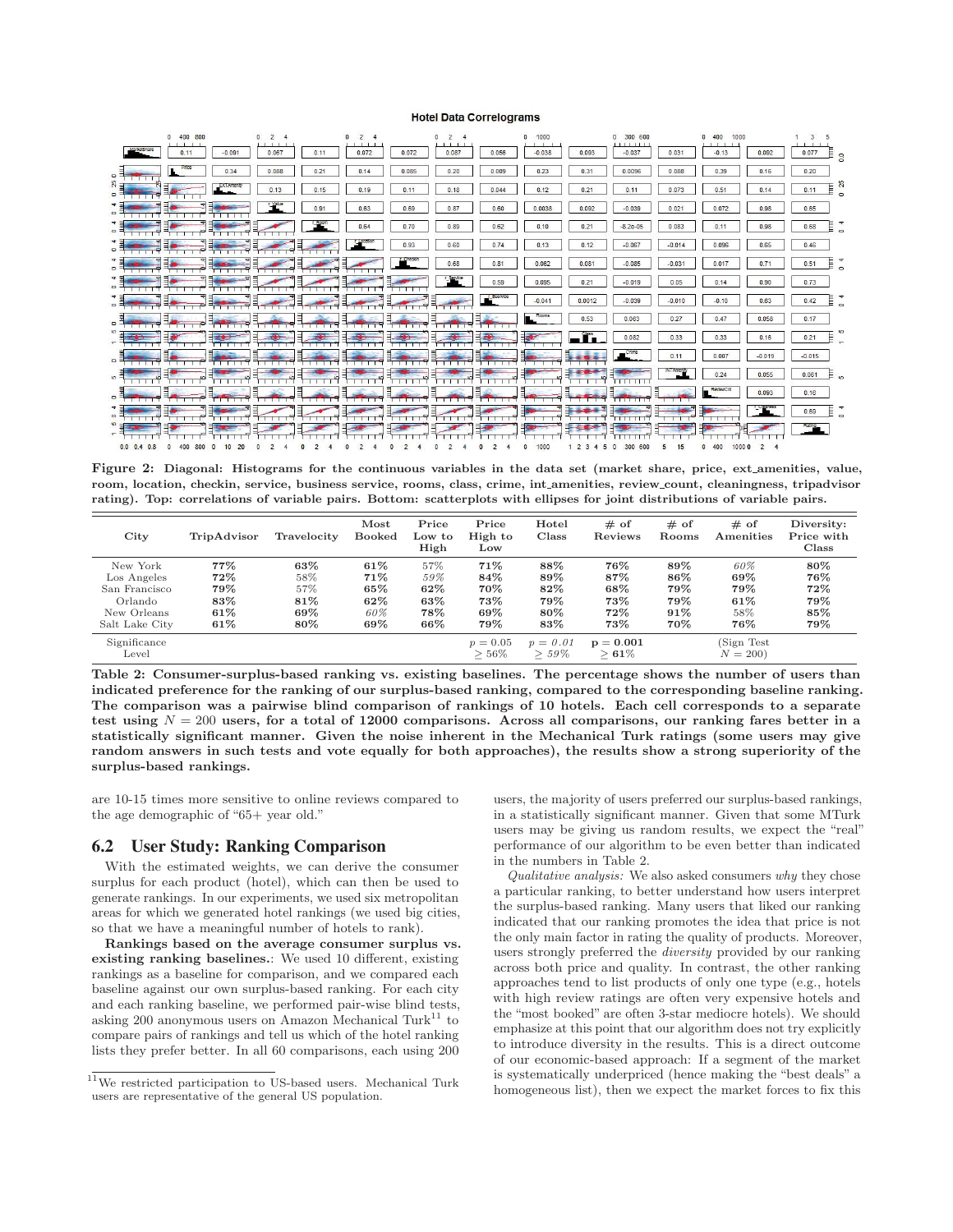

**Figure 3: Sensitivity towards different hotel characteristics for Romance, Business, Family, and Friends-getaway travelers. We present absolute values, without polarity, to illustrate sensitivity on different product characteristics.**



**Figure 4: Sensitivity of different age groups to review rating & review count: Ages groups 18-24 and 25- 34 pay more attention to online reviews compared to other age groups.**

| $\mathrm{City}$ | <b>Business</b> | Romance | Family | Friends |
|-----------------|-----------------|---------|--------|---------|
| New York        | 77%             | 67%     | 81%    | 80%     |
| Los Angeles     | 70%             | 65%     | 78%    | 69%     |
| D.C.            | 79%             | 63%     | 70%    | 75%     |
| Orlando         | 87%             | 85%     | 91%    | 84%     |

**Table 3: Personalized surplus-based rankings vs. nonpersonalized, surplus-based rankings. The percentage shows the number of users than indicated preference for the personalized ranking compared to the general, non-personalized surplus-based ranking. Each cell of** the table corresponds to  $N = 200$  users, for a total of **3200 comparisons. In all cases, the personalized approach is better at the**  $p = 0.1\%$  **level** (sign test).

irregularity by increasing demand (and hence prices) for these products.

To test if we can generate same satisfaction levels by introducing diversity artificially, we also generated an additional "diversity ranking" using combined criteria of "price" and "hotel class." We interlaced the top-5 hotels with "the lowest price" and the top-5 hotels with "the highest ratings." The comparison of this "diversity-enabled" ranking against our algorithm also indicated that surplus-based diversity is better than an artificially-introduced diversity metric: In all cases, users strongly preferred the surplus-based ranking, as shown in the last column of Table 2.

**Personalized rankings vs. rankings using average consumer surplus**: We generated a few personalized rankings for different cities based on consumer-specific attributes, such as travel purpose. We conducted blind comparisons in a pair-wise fashion, based on 200 anonymous AMT users, for each comparison. Since we did not know the demographics of the users, we asked the MTurk workers to "select the hotel ranking you would prefer to use while trying to help a business traveler to book a hotel in New York"<sup>12</sup>.

Based on the user responses, customers strongly preferred the personalized ranking that was tailored for a particular travel purpose using our technique  $(p = 0.01, \text{sign test})$ . For example, in our NYC experiment, 77% customers indicated their preferences towards the business-oriented ranking (ranking tailored for business travelers) rather than the average-level ranking, and 81% customers did so towards the family-oriented ranking (ranking tailored for family trip travelers). The results were similar across all tests.

Qualitative analysis: When we asked users' opinions for these comparisons, users did not bring up the issue of diversity. This was expected, as even our non-personalized rankings were already diverse. Instead, we found customers considering the context and expectations for a given trip. For example, users indicated that hotels for business trips do not necessarily need to be luxury, but need to provide a quiet business environment and easy access to highway or public transportation. On the other hand, for romantic trips, users strongly preferred the recommendations for luxury services with higher class rating. These results highly dovetail with our empirical estimation, suggesting that our ranking model indeed captures consumers' real purchase motivation behind the scene.

# 7. RELATED WORK

Our research is related to the work in online recommender systems, in particular, the content-based systems that recommend items similar to those that a user liked in the past (e.g., [20]). Content-based systems learn user preferences from the individual-level profiles elicited from users explicitly (e.g., through questionnaires or identified transactional behaviors). To compute a "content-based weight vector", a variety of techniques were used, such as the Rocchio algorithm, Bayesian classifiers, and Winnow algorithm [1]. Our research also leverages work on

 $^{12}\mathrm{Of}$  course, we substituted "business traveler' and "New York" with the appropriate values for each comparison.